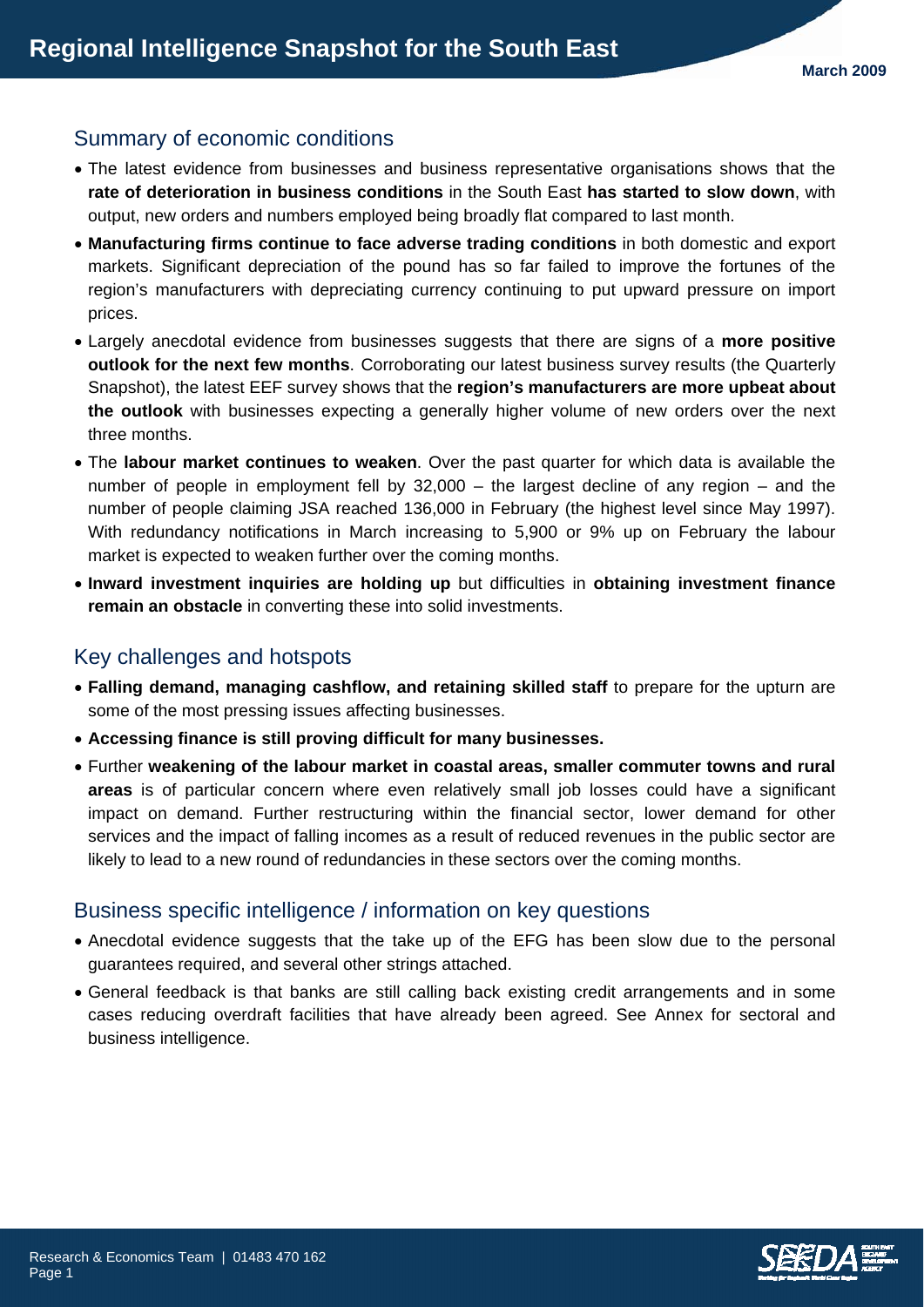### Sectoral Overview

The downturn has spread out across a broad range of sectors, with retail, construction and property related activity, manufacturing (especially automotive) and financial services affected the most. Furthermore, Business Link Surrey are seeing increasing volumes of enquiries from businesses in sectors they wouldn't normally hear from, such as dentists, solicitors, plumbers and opticians.

**Manufacturing:** continues to face adverse trading conditions in both domestic and export markets. A significant depreciation of the pound has so far failed to improve the fortunes of South East manufacturers. Manufacturers who import are continuing to feel pressure from higher import prices. A number of manufacturing firms have got into difficulties in March, including **Carringworth**, the West Sussex-based metal components manufacturer with about 250 staff, which has gone into administration, while the engineering firm **Active Signs** has also gone into administration with the loss of 70 jobs at its Ramsgate-based sign manufacturing business. **Kemble & Co**, the Milton Keynes based piano manufacturer is said to be considering plans to close its factory in Bletchley with the loss of up to 96 jobs.

The automotive sector is experiencing very challenging conditions because of low consumer confidence and high levels of uncertainty. New car sales are significantly down on last year, but there may be some slowing of the decline in April following the issuing of new plates in March. Uncertainty about the introduction of the 'scrappage tax' has severely dampened demand, as potential car buyers wait to see if there are likely to be any incentives on offer. The latest business specific intelligence includes the news that **Greens Motor Group,** the Kent-based Vauxhall car dealership, has gone into administration with the loss of about 70 jobs. Kent Economic Board report that used car sales are holding up, as are repairs and servicing. Defence orientated manufacturers are still doing reasonably well but some firms are concerned that government contracts could "dry up" over the next couple of years.

According to the latest EEF survey, manufacturers in the South East are less pessimistic about the next three months than they were previously. Businesses expect a generally higher volume of new orders over the next three months, with export orders being higher, while the outlook for the volume of domestic orders and volume of output is broadly flat. Employment levels and profit margins are expected to be lower, with further worsening of cash flow over the next three months. Cashflow and access to credit still remain significant challenges for the region's manufacturers.

**Energy:** The energy sector appears to be performing relatively well, with no major redundancies announced in the past two months, and a number of new plants to be set up and new jobs to be created. For instance, **Scottish Power** has unveiled plans for a new £500 million 1,000MW gasfired power station at its Damhead Creek site in Kent, with the creation of 50 permanent jobs, while **Ceres Power** is to set up a fuel cell manufacturing plant in Horsham, Sussex, creating hundreds of jobs.

**Retail:** Footfall is holding up in some areas such as Brighton and Hove and Milton Keynes, although in West Sussex town centres footfall is down. Food shops are doing reasonably well, but fashion shops and high-end retail continue to struggle, as customers think hard before making nonessential or larger purchases. **Home Retail Group** has shed 300 of the 1,500 jobs at the Milton Keynes head office of its Argos and Homebase operations, while **Waitrose** is due to create 140 jobs with the opening of a new store in Ashford, Kent later this year. The number of vacant shops is continuing to increase in many town centres, with more redundancies associated with troubled major national chains (eg. recent closures of **Principles** and **Marks and Spencer** stores across the region). Landlords are being flexible in offering monthly rental payments for retailers with cashflow problems. Some market traders are seeing a drop in trade as larger stores have reduced their prices heavily.

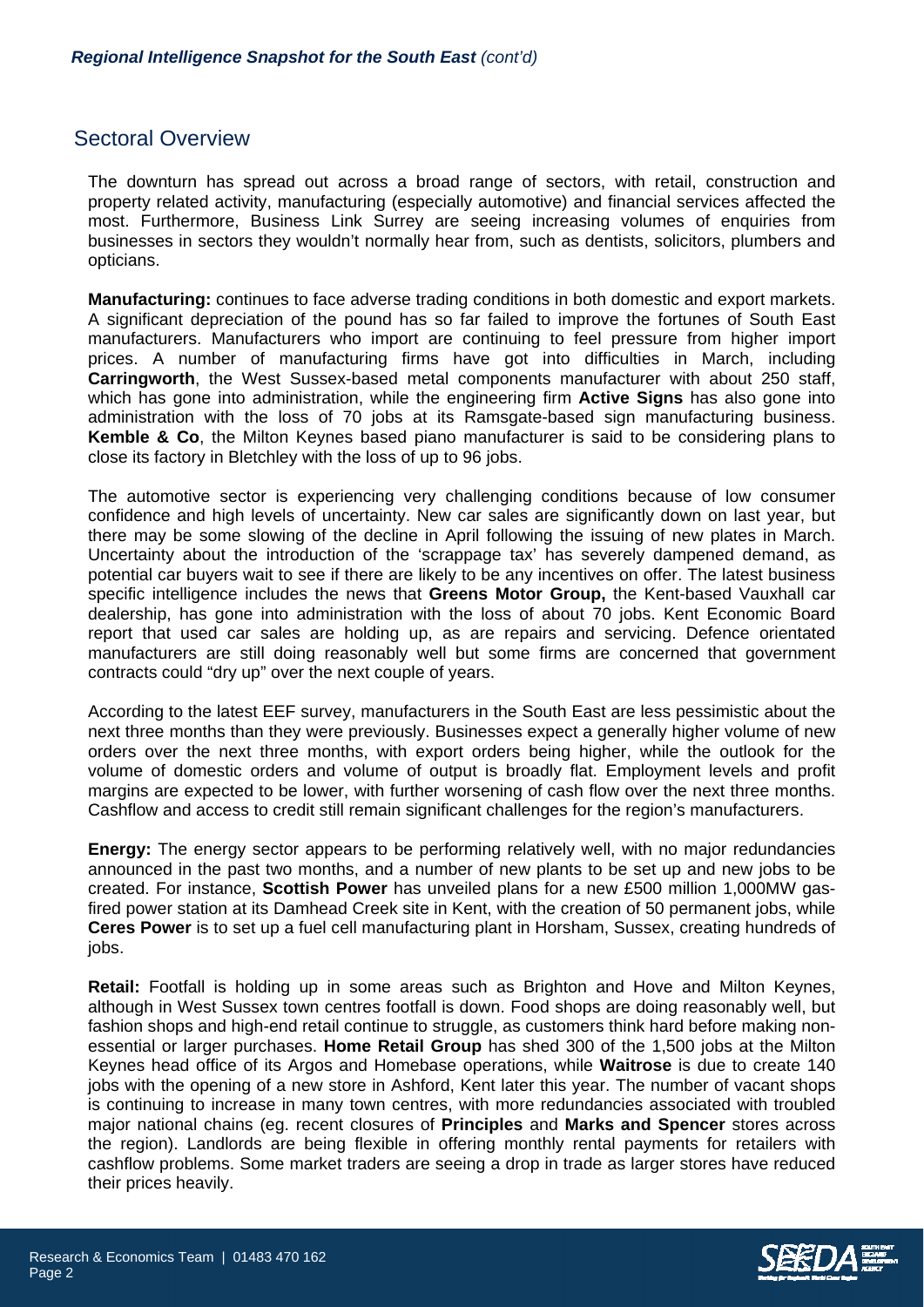#### *Regional Intelligence Snapshot for the South East (cont'd)*

**Construction and property:** Developers are still trying to sell their stocks of new homes quickly at discounted prices in anticipation of further price falls. One of the most recent casualties of the downturn in house building is **Cadenza**, the Windsor-based house building firm, which has gone into voluntary liquidation. However there is evidence that some larger developments with long lead times (c. 18 months) are starting to come out of moth balls – suggesting that developers are planning to have projects ready to bring to market in anticipation of the upturn. As evidence of this preparation for the upturn, **Laing O'Rourke**, the Dartford based construction firm is to create a further 1,000 positions for construction apprentices, in partnership with ConstructionSkills, with 200 to be recruited this year. Some increase in construction activity has been reported in West Sussex due to falling raw material prices.

There are some reports of buyers still waiting for the housing market to bottom out, but there are signs of increased activity in several parts of the region. Kent Economic Board reports that demand from first time buyers with savings to draw on has increased significantly, which is borne out by increased auction sales and some growth in demand for domestic conveyancing. The rental market remains buoyant, although rents are static or falling.

According to Hampshire Economic Partnership employment levels in electrical, plumbing, heating and ventilation and air conditioning are predicted to fall by up to 50% and some apprentices may also be made redundant.

**Leisure and tourism:** The number of pub closures is increasing in some areas. The restaurant trade has been affected significantly by the downturn except in those cases where outlets (largely chains) offer discounts or special offers. Tourist operators are fairly confident of a good summer season, but less optimistic about the off-season. Conference venues are reporting a significant drop in bookings and luxury hotels are having to reduce their room rates to attract business customers, but budget hotels are doing well. **The Forbury Hotel**, a Reading-based luxury hotel that recently underwent a £6 million renovation, has gone into administration. Caravan parks are seeing an increase in bookings (up by 40% on a year ago). **Holidaybreak** is setting up a new chain of 9 Eurocamp campsites in the UK, including two sites in the New Forest. As the downturn continues to bite, visitor numbers at museums and heritage sites are increasing.

**Agriculture / land-based:** Businesses in West Sussex are reportedly benefiting from higher food prices and the weakness of sterling. Investor Development Managers report buoyant orders for horticultural growers from garden centres in West Sussex. However, the weak pound is leading to increases in the cost of imported inputs.

**Creative and cultural:** There is a mixed picture in this sector, with publishing, design and fashion, leisure, advertising and architecture generally struggling, while music, software and computer services are doing relatively well. Web developers are reportedly seeing increasing orders from businesses seeking new markets. Theatre bookings are holding up quite well, perhaps because people are swapping holidays for less expensive 'treats'.

Printed media (particularly local newspapers) are struggling due to reduced advertising spend and the challenge from online media. Many businesses are reducing their budget for printed media and switching to online media instead. A number of local newspapers in the region are restructuring and shedding jobs. For example, **Kent Messenger Group** is planning to shed up to 159 of the 560 jobs at its media operations in Kent, and its printing, mailroom and distribution operations will be outsourced. Meanwhile, the **Reading Evening Post** is to move from a five-day to a twice-weekly publication.

Both feature film and TV production were lower than usual in the first quarter of 2009, but the outlook for the next few months is more positive, with significant budgeting and scheduling work taking place. However, the possible scarcity of good soundstage space in the second quarter of 2009 may limit the appeal of the South East and the UK more generally as a location for TV drama production, with consequent shifting of some projects to central and eastern Europe.



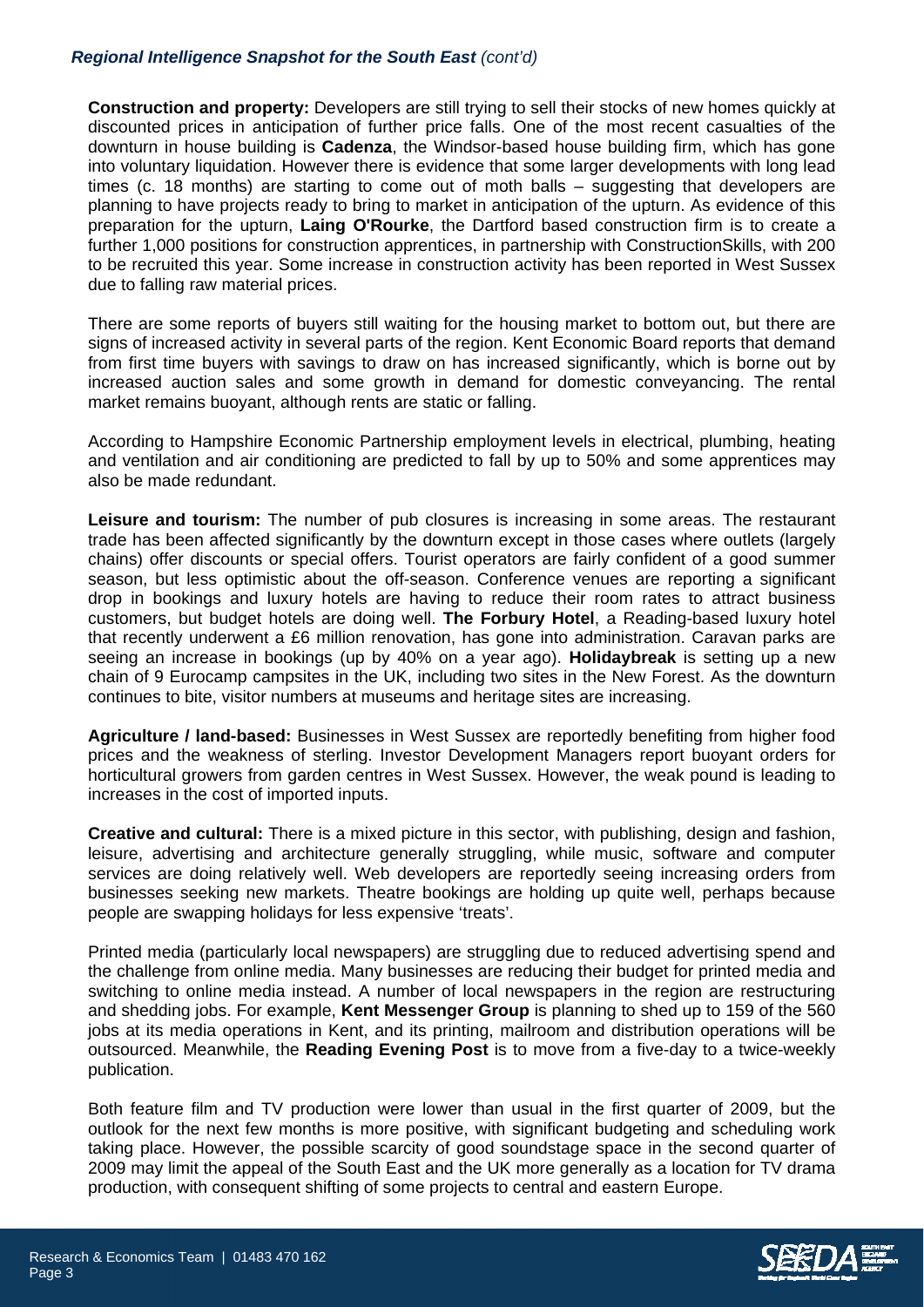#### *Regional Intelligence Snapshot for the South East (cont'd)*

**Security Innovation and Technology**: From a general SME perspective, the market situation continues to deteriorate. Many major customers, potential customers and partner organisations are tightening their belts, reducing budgets and either cancelling or postponing previously planned projects. Very few companies have not laid off staff in the last few months and most have more cut-backs in the pipeline.

**Third sector:** Figures from Citizens Advice Bureaux indicate that the South East CABx have seen by far the largest number of enquiries of any region regarding unemployment benefits and redundancy. Between January and March 2009 there were more than 5,500 enquiries about Jobseekers' Allowance (almost one fifth of the total for England and Wales), and at least 5,000 enquiries relating to redundancy (more than one fifth of the total). This equated to more than 100 enquiries per working day. In addition, over 3,100 enquiries about mortgage arrears were received in this period, and more than 3,600 enquiries relating to council tax arrears.

**Redundancy Notifications:** According to HR1 data, the level of redundancy notifications in the South East in March was higher than in February. There were some 5,900 redundancy notifications in the South East in March against 5,400 in February 2009.<sup>[1](#page-3-0)</sup>

Relative to their share of regional employment, the telecommunications and finance sectors have seen the greatest increase in redundancy notifications over the past month. These two sectors accounted for over 40% of all redundancy notifications, with telecommunications alone accounting for over one fifth of all redundancy notifications in the South East in the past month. There has been a relatively large number of redundancies in manufacturing, printing & publishing activities, construction and other business activities.

Berkshire and West Sussex recorded disproportionately more redundancy notifications than other sub-regions (see map below). For example, over a quarter of all redundancies notified via HR1s in the past month were recorded in Berkshire, which is well above its share of total employment within the South East.

With more than one in ten redundancy notifications, Horsham and Newbury, relative to their share of regional employment, were affected by redundancies disproportionately more than other urban areas, followed by Slough. Dartford and Bracknell were also affected disproportionately more than other urban areas.

Over the past month there was a decline in the proportion of redundancy notifications in the South East due to lower demand. In March 2009 some 44% of redundancy notifications in the South East were entirely or partially caused by lower demand against almost two thirds in February and more than half in January.

In Berkshire and Buckinghamshire lower demand accounted for over 70% of all redundancy notifications in March 2009.

<span id="page-3-0"></span><sup>1</sup> Note that this data only captures redundancies of more than 20 employees; some of the job losses are not scheduled to take place until later in 2009; and in some cases the redundancies are happening in another region but are registered in the South East because it is home to the company's headquarters.



 $\overline{a}$